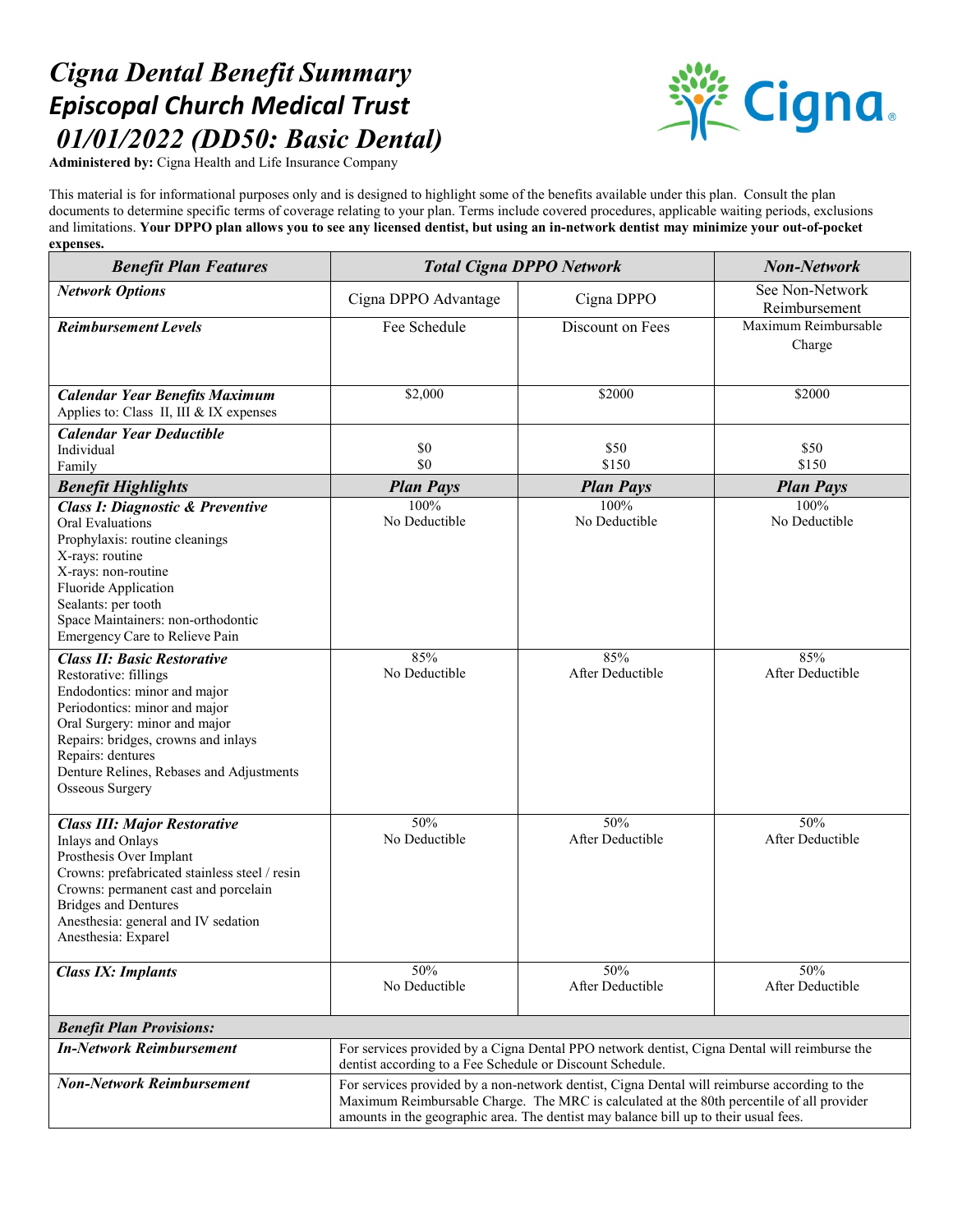| <b>Cross Accumulation</b>                                                                                                           | All deductibles, plan maximums, and service specific maximums cross accumulate between in and                                                                                                                                                                                                                                                                                                                                                                                                                                                                                                                                                                                                                                                                                                                                                                                                                  |  |
|-------------------------------------------------------------------------------------------------------------------------------------|----------------------------------------------------------------------------------------------------------------------------------------------------------------------------------------------------------------------------------------------------------------------------------------------------------------------------------------------------------------------------------------------------------------------------------------------------------------------------------------------------------------------------------------------------------------------------------------------------------------------------------------------------------------------------------------------------------------------------------------------------------------------------------------------------------------------------------------------------------------------------------------------------------------|--|
|                                                                                                                                     | out of network. Benefit frequency limitations are based on the date of service and cross accumulate                                                                                                                                                                                                                                                                                                                                                                                                                                                                                                                                                                                                                                                                                                                                                                                                            |  |
|                                                                                                                                     | between in and out of network.                                                                                                                                                                                                                                                                                                                                                                                                                                                                                                                                                                                                                                                                                                                                                                                                                                                                                 |  |
| <b>Calendar Year Benefits Maximum</b>                                                                                               | The plan will only pay for covered charges up to the yearly Benefits Maximum, when applicable.<br>Benefit-specific Maximums may also apply.                                                                                                                                                                                                                                                                                                                                                                                                                                                                                                                                                                                                                                                                                                                                                                    |  |
| <b>Calendar Year Deductible</b>                                                                                                     | This is the amount you must pay before the plan begins to pay for covered charges, when                                                                                                                                                                                                                                                                                                                                                                                                                                                                                                                                                                                                                                                                                                                                                                                                                        |  |
|                                                                                                                                     | applicable. Benefit-specific deductibles may also apply.                                                                                                                                                                                                                                                                                                                                                                                                                                                                                                                                                                                                                                                                                                                                                                                                                                                       |  |
| <b>Carryover Provision</b>                                                                                                          | Certain Dental Expenses incurred and applied toward the Individual or Family Deductible during<br>the last 3 months of the calendar year will be applied toward the next year's Deductible.                                                                                                                                                                                                                                                                                                                                                                                                                                                                                                                                                                                                                                                                                                                    |  |
| <b>Pretreatment Review</b>                                                                                                          | Pretreatment review is available on a voluntary basis when dental work in excess of \$200 is<br>proposed.                                                                                                                                                                                                                                                                                                                                                                                                                                                                                                                                                                                                                                                                                                                                                                                                      |  |
| <b>Alternate Benefit Provision</b>                                                                                                  | When more than one covered Dental Service could provide suitable treatment based on common                                                                                                                                                                                                                                                                                                                                                                                                                                                                                                                                                                                                                                                                                                                                                                                                                     |  |
|                                                                                                                                     | dental standards, Cigna will determine the covered Dental Service on which payment will be based<br>and the expenses that will be included as Covered Expenses.                                                                                                                                                                                                                                                                                                                                                                                                                                                                                                                                                                                                                                                                                                                                                |  |
| <b>Oral Health Integration Program</b><br>(OHIP)                                                                                    | Cigna Dental Oral Health Integration Program offers enhanced dental coverage for customers with<br>the following medical conditions: diabetes, heart disease, stroke, maternity, head and neck cancer<br>radiation, organ transplants and chronic kidney disease. There's no additional charge for the<br>program, and those who qualify are eligible to receive reimbursement of their coinsurance for<br>certain related dental procedures. Eligible customers can also receive guidance on behavioral<br>issues related to oral health. Reimbursements under this program are not subject to the annual<br>deductible, but will be applied to and are subject to the plan annual maximum. For more<br>information including how to enroll in this program and a complete list of program terms and<br>eligible medical conditions, go to www.mycigna.com or call customer service 24/7 at<br>1.800.CIGNA24. |  |
| <b>Timely Filing</b>                                                                                                                | Out of network claims submitted to Cigna after 365 days from date of service will be denied.                                                                                                                                                                                                                                                                                                                                                                                                                                                                                                                                                                                                                                                                                                                                                                                                                   |  |
| Benefit Limitations: Benefit frequency limitations are based on date of service and cross accumulate between in and out of network. |                                                                                                                                                                                                                                                                                                                                                                                                                                                                                                                                                                                                                                                                                                                                                                                                                                                                                                                |  |
| Oral Evaluations/Exams                                                                                                              | 3 per calendar year                                                                                                                                                                                                                                                                                                                                                                                                                                                                                                                                                                                                                                                                                                                                                                                                                                                                                            |  |
| X-rays (routine)                                                                                                                    | Bitewings: 2 per calendar year                                                                                                                                                                                                                                                                                                                                                                                                                                                                                                                                                                                                                                                                                                                                                                                                                                                                                 |  |
| X-rays (non-routine)                                                                                                                | Complete series of radiographic images and panoramic radiographic images: Limited to a combined<br>total of 1 per 36 months.                                                                                                                                                                                                                                                                                                                                                                                                                                                                                                                                                                                                                                                                                                                                                                                   |  |
| Diagnostic Casts                                                                                                                    | Payable only in conjunction with orthodontic workup.                                                                                                                                                                                                                                                                                                                                                                                                                                                                                                                                                                                                                                                                                                                                                                                                                                                           |  |
| Cleanings                                                                                                                           | 3 per calendar year, including periodontal maintenance procedures following active therapy.                                                                                                                                                                                                                                                                                                                                                                                                                                                                                                                                                                                                                                                                                                                                                                                                                    |  |
| Fluoride Application                                                                                                                | 2 per calendar year for children under age 19.                                                                                                                                                                                                                                                                                                                                                                                                                                                                                                                                                                                                                                                                                                                                                                                                                                                                 |  |
| Sealants (per tooth)                                                                                                                | Limited to posterior tooth. 1 treatment per tooth every 36 months for children under age 14.                                                                                                                                                                                                                                                                                                                                                                                                                                                                                                                                                                                                                                                                                                                                                                                                                   |  |
| <b>Space Maintainers</b>                                                                                                            | Limited to non-orthodontic treatment for children under age 19.                                                                                                                                                                                                                                                                                                                                                                                                                                                                                                                                                                                                                                                                                                                                                                                                                                                |  |
| Inlays, Crowns, Bridges, Dentures and Partials                                                                                      | Replacement every 60 months if unserviceable and cannot be repaired. Benefits are based on the<br>amount payable for non-precious metals. No porcelain or white/tooth-colored material on molar<br>crowns or bridges.                                                                                                                                                                                                                                                                                                                                                                                                                                                                                                                                                                                                                                                                                          |  |
| Denture and Bridge Repairs                                                                                                          | Reviewed if more than once.                                                                                                                                                                                                                                                                                                                                                                                                                                                                                                                                                                                                                                                                                                                                                                                                                                                                                    |  |
| Denture Relines, Rebases and Adjustments                                                                                            | Covered if more than 6 months after installation. 1 per 36 months.                                                                                                                                                                                                                                                                                                                                                                                                                                                                                                                                                                                                                                                                                                                                                                                                                                             |  |
| Prosthesis Over Implant                                                                                                             | 1 every 60 months if unserviceable and cannot be repaired. Benefits are based on the amount<br>payable for non-precious metals. No porcelain or white/tooth colored material on molar crowns or                                                                                                                                                                                                                                                                                                                                                                                                                                                                                                                                                                                                                                                                                                                |  |

## *Benefit Exclusions:*

Covered Expenses will not include, and no payment will be made for the following:

- Procedures and services not included in the list of covered dental expenses;
- Diagnostic: cone beam imaging;
- Preventive Services: instruction for plaque control, oral hygiene and diet;
- Restorative: ceramic, resin, or acrylic materials on crowns or bridges on or replacing the upper and or lower first, second and/or third molars;
- Periodontics: bite registrations; splinting;
- Prosthodontic: precision or semi-precision attachments;
- Orthodontics: orthodontic treatment;
- Procedures, appliances or restorations, except full dentures, whose main purpose is to change vertical dimension, diagnose or treat conditions of dysfunction of the temporomandibular joint (TMJ), stabilize periodontally involved teeth or restore occlusion;
- Athletic mouth guards;
- Services performed primarily for cosmetic reasons;
- Personalization or decoration of any dental device or dental work;
- Replacement of an appliance per benefit guidelines;
- Services that are deemed to be medical in nature;
- Services and supplies received from a hospital;